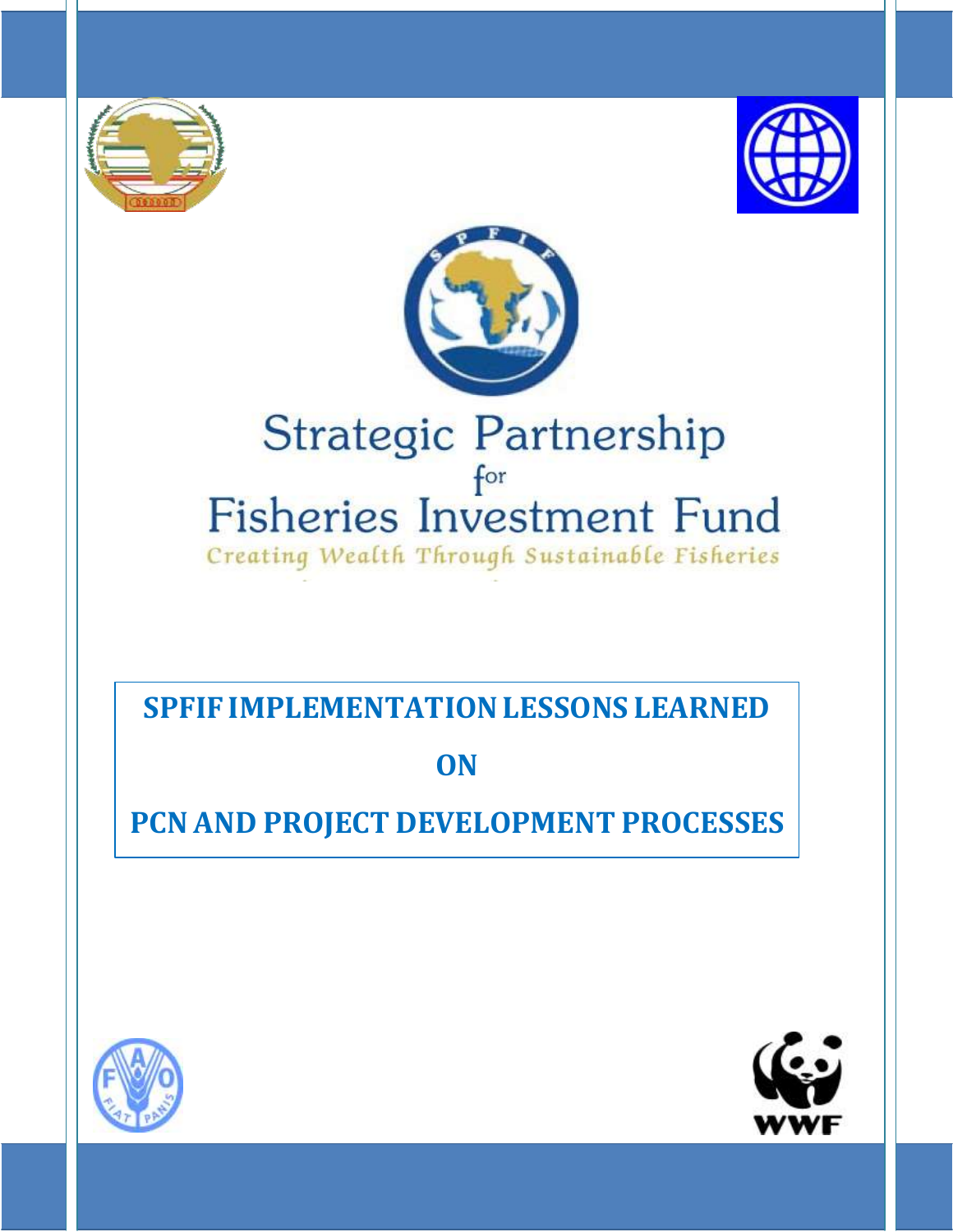| <b>Table of Contents</b><br>Page                                                                    |  |  |
|-----------------------------------------------------------------------------------------------------|--|--|
|                                                                                                     |  |  |
| 1.0                                                                                                 |  |  |
| 2.1                                                                                                 |  |  |
| 2.2                                                                                                 |  |  |
| 2.3                                                                                                 |  |  |
| 2.4                                                                                                 |  |  |
| 2.5                                                                                                 |  |  |
| 2.6                                                                                                 |  |  |
| 2.7<br>Involvement of RAC and Partners to monitor project Implementation impacts 6                  |  |  |
| 2.8                                                                                                 |  |  |
| General Achievements attained in the implementation of the first tranche of the GEF grant  6<br>3.1 |  |  |
| 3.2                                                                                                 |  |  |
| 3.3                                                                                                 |  |  |
| 4.1                                                                                                 |  |  |
| 4.2                                                                                                 |  |  |
| 4.2.1                                                                                               |  |  |
|                                                                                                     |  |  |
|                                                                                                     |  |  |
|                                                                                                     |  |  |
|                                                                                                     |  |  |
|                                                                                                     |  |  |
|                                                                                                     |  |  |
| 4.3                                                                                                 |  |  |
| SPEIF Lessons Learned from Implementation of 1 <sup>st</sup> Tranche                                |  |  |

**2 SPFIF Lessons Learned from Implementation of 1 <sup>st</sup>Tranche**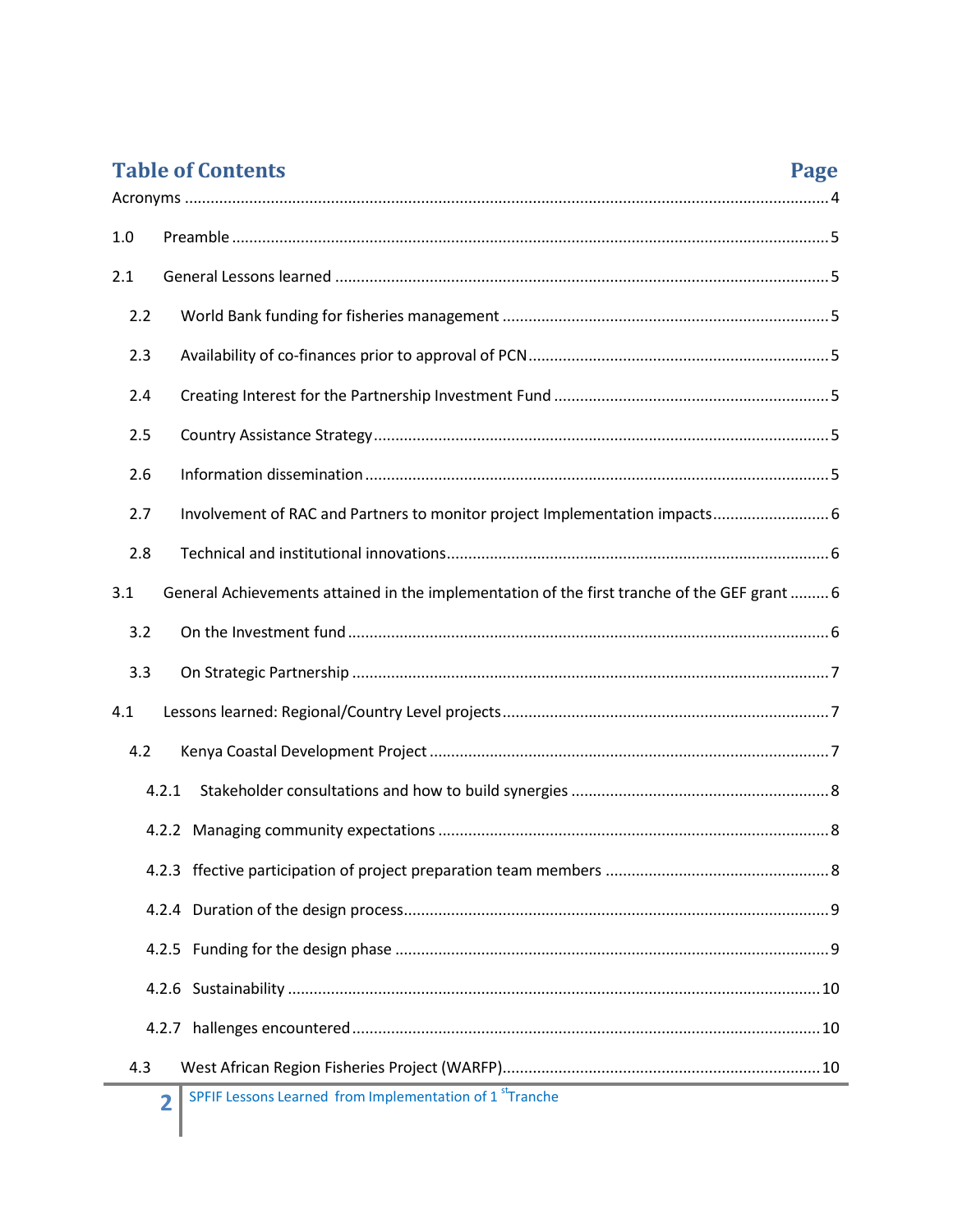| 4.4 | The Marine and Coastal Environmental Management Project (MACEMP) 11 |
|-----|---------------------------------------------------------------------|
|     |                                                                     |
|     |                                                                     |
|     |                                                                     |
|     |                                                                     |
|     |                                                                     |
|     |                                                                     |
| 5.0 |                                                                     |
| 6.0 |                                                                     |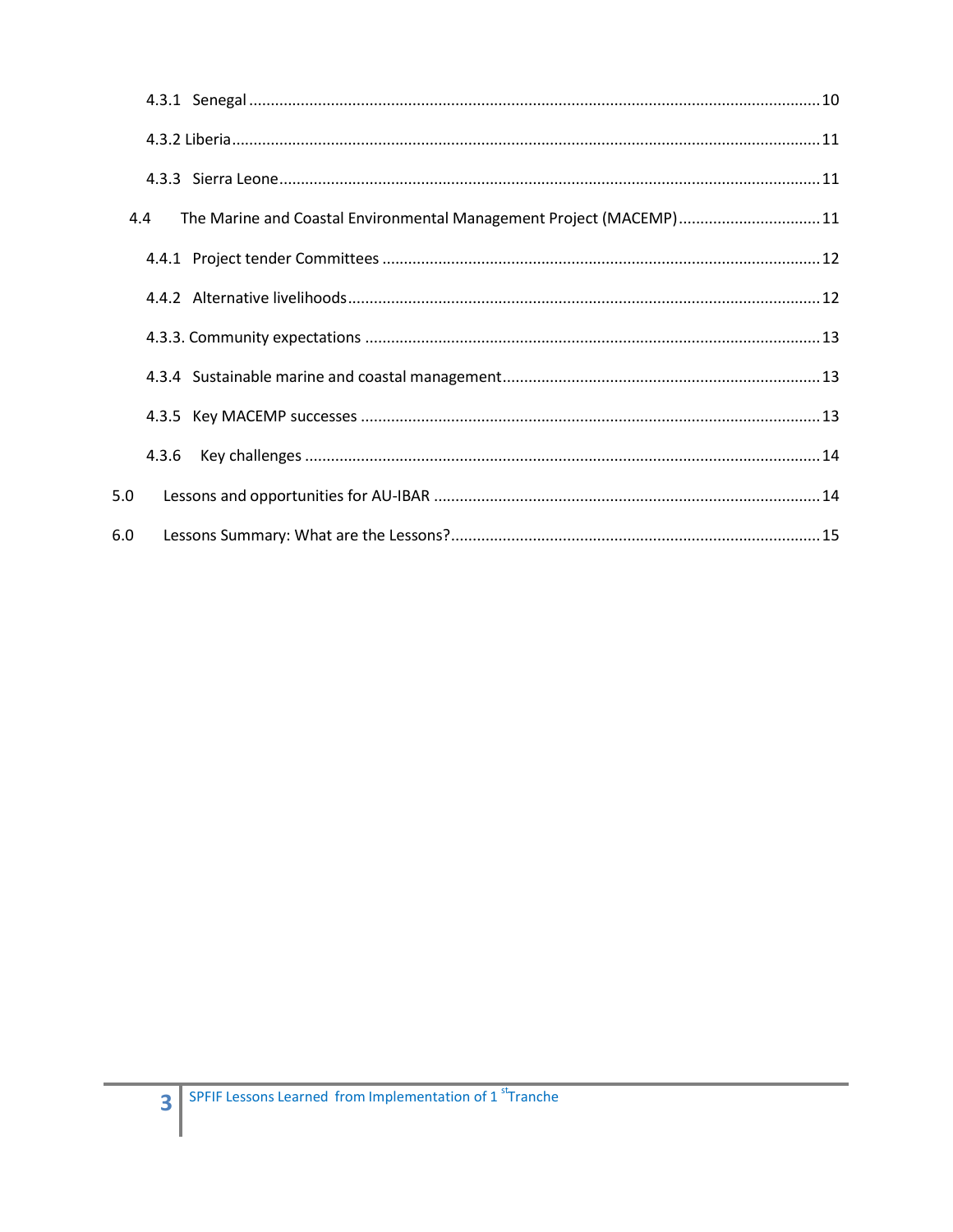# <span id="page-3-0"></span>**Acronyms**

| African Union                                                |
|--------------------------------------------------------------|
| <b>African Union Commission</b>                              |
| African Union Inter-African Bureau for Animal Resources      |
| <b>Beach Management Unit</b>                                 |
| Comprehensive Africa Agriculture Development Programme       |
| <b>Coastal Development Authority</b>                         |
| Conference of African Ministers of Fisheries and Aquaculture |
| <b>Country Assessment Strategy</b>                           |
| Deep Sea Fishing Authority                                   |
| <b>Exclusive Economic Zones</b>                              |
| Food and Agriculture Organization                            |
| Fisheries management plans                                   |
| <b>Global Environmental Facility</b>                         |
| <b>Integrated Coastal Management</b>                         |
| <b>International Development Association</b>                 |
| Kenya Coastal Development Project                            |
| Kenya Forestry Research Institute                            |
| Kenya Marine and Fisheries Institute                         |
| Kenya Wildlife Service                                       |
| Large Marine Ecosystems                                      |
| Marine and Coastal Enviromental Project                      |
| Marine protected Areas                                       |
| <b>NEPAD Planning and Coordinating Agency</b>                |
| National Project Steering Committee                          |
| <b>Project Coordinators</b>                                  |
| <b>Project Component Managers</b>                            |
| Project Concept Note                                         |
| <b>Regional Advisory Committee</b>                           |
| Regional Integration Assistance Strategy                     |
| Strategic Partnership for Fisheries Investment Fund          |
| Swedish International Development Agency                     |
| Sub-Region Fisheries Commission                              |
| United Republic of Tanzania                                  |
| West African Regional Fisheries Programme                    |
| World Wide Fund for Nature                                   |
|                                                              |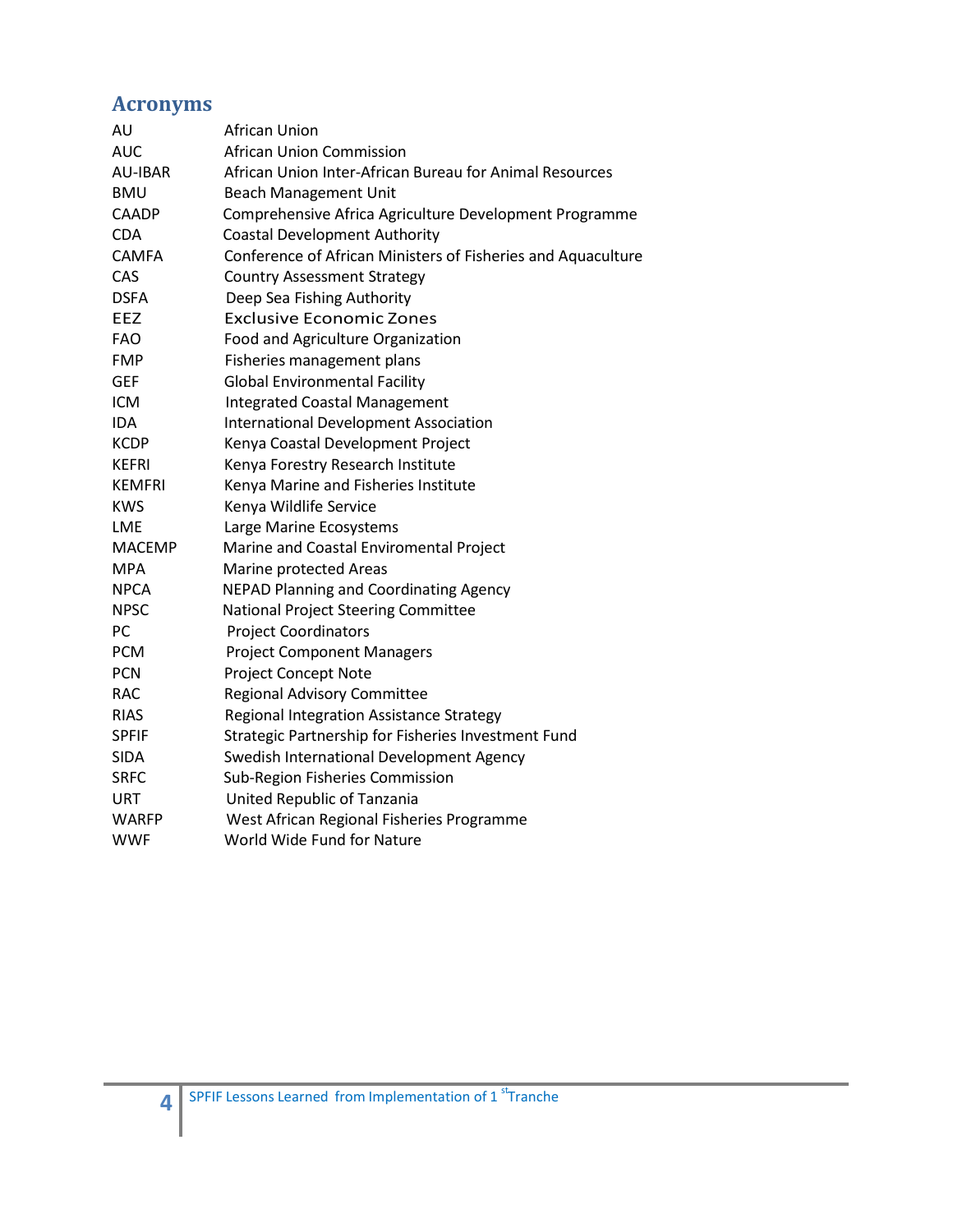# <span id="page-4-0"></span>**1.0 Preamble**

Lessons learned so far from the SPFIF initiative are mainly on the processes of the development of Project Concept Notes (PCNs), and subsequent full proposal after PCN approval. The PCN development by interested countries follows a laid down criteria and with FAO technical assistance develops a PCN that is then subjected for scrutiny and approval by RAC. During the approval process countries must show their sources of co-finances to march the GEF grant at the ratio 1\$ GEF grant: 3\$ Country cofinances. After the approval, the countries and the World Bank, which is the Implementing Agent of the GEF funds, work together to develop the full proposal, identify and secure co-funds for the project involving other relevant ministries. The implementation of the project is managed and supervised by the project team with the World Bank playing the oversight role.

# <span id="page-4-1"></span>**2.0 General Lessons learned**

# <span id="page-4-2"></span>**2.1 World Bank funding for fisheries management**

The projects developed under this Fund represent a new line of investments for the World Bank in the fisheries sector, from the traditional model of building boats and ports, to a focus on long-term efforts to strengthen governance

# <span id="page-4-3"></span>**2.2 Availability of co-finances prior to approval of PCN**

The countries that have firm committeemen with respect to co-finances for the second tranche proposal has been recognized as one of the ways to expedite project development and implementation.

# <span id="page-4-4"></span>**2.3 Creating Interest for the Partnership Investment Fund**

The dissemination of information about the SPFIF initiative has generated interest and demand for the Partnership Investment Fund exceeds the capacity to handle potential projects. Indications are that demand for GEF funds from the Investment Fund to co-finance sustainable fisheries projects remains high and therefore, the need to increase the grant.

### <span id="page-4-5"></span>**2.4 Country Assistance Strategy**

Countries that have participated in the Country Assistance Strategy (CAS) process and in reviewing their Fisheries Sector Strategy and Stakeholder Participation, which are requirements for the World Bank Cofinancing consideration and the SPFIF Project Concept Note development respectively, have benefited from the exercise and have therefore been able to identify gaps, and areas for interventions and investments.

### <span id="page-4-6"></span>**2.5** Information dissemination

Information dissemination through brochures, newsletter and presentations has helped create awareness on the availability of the fund and countries have prioritized fisheries investments to the extent of co-financing the grant with higher ratio in areas of fisheries management that are not physical or infrastructure development.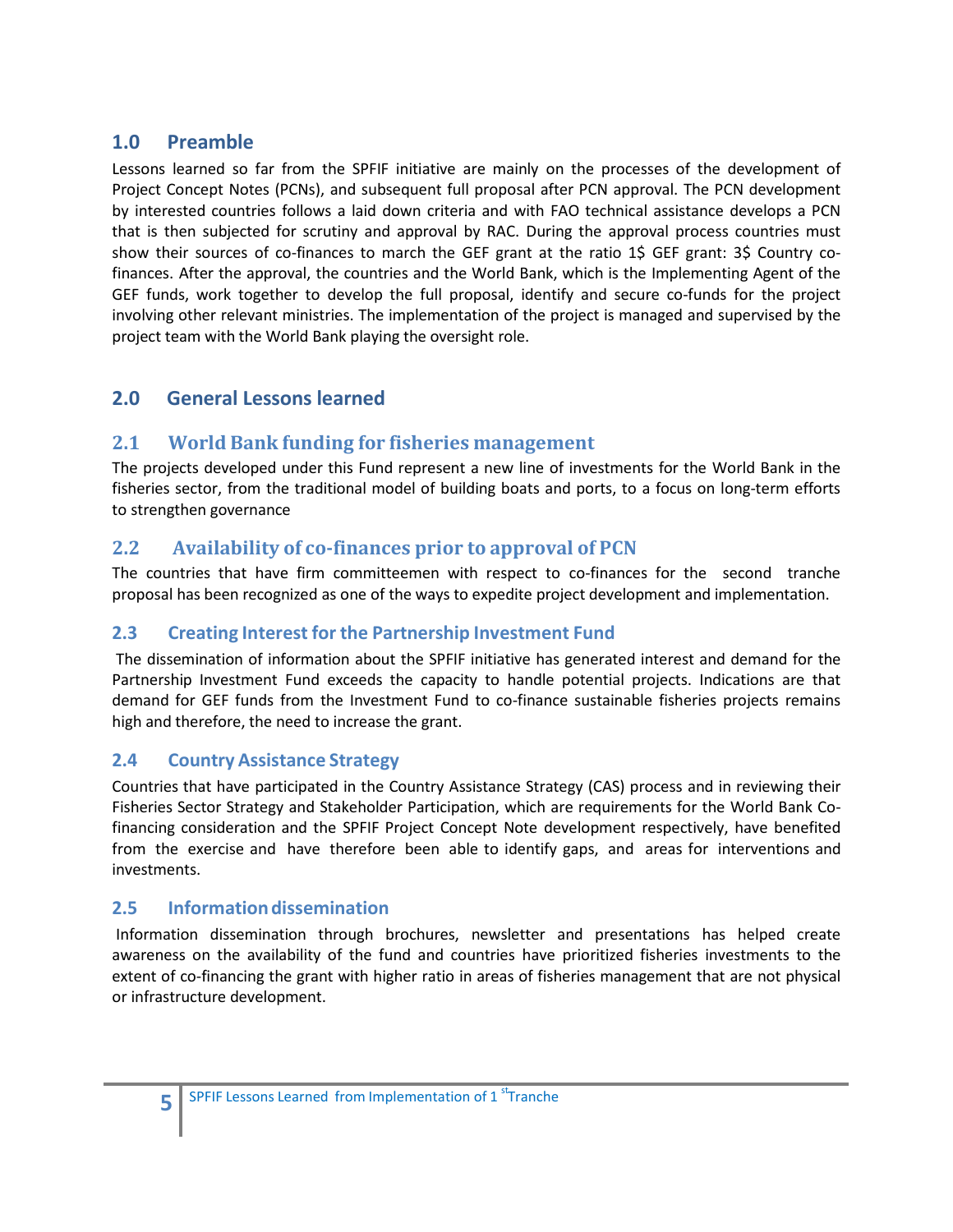# **2.6 Involvement of RAC and Partners to monitor project Implementation impacts**

The 3<sup>rd</sup> RAC session recommended that the RAC Secretariat be involved in the evaluation of projects so as to document lessons learned, best practices and success stories to draw policy options for various audiences but more specifically the AU. This would expedite the development of appropriate policies aimed at enhancing the management and development of the fisheries sector in Africa to contribute to economic growth and food security. Currently there is no RAC involvement on the country projects after the World Bank takes over after PCN approval.

# <span id="page-5-0"></span>**2.7 Technical and institutional innovations**

Projects in this portfolio, which include West African countries and Kenya, aim to introduce a wide range of technical and institutional innovations, including:

- 1) A national and regional electronic dashboards of key fisheries sector information, in a fisheries industry transparency initiative;
- 2) Fisheries policy and legal framework reforms
- 3) Registration and licensing to the artisanal fishing fleets in a number of countries, to close the current open access conditions of the fisheries;
- 4) Improved cooperation among government agencies to conduct surveillance activities to reduce illegal fishing, particularly by industrial trawl vessels;
- 5) Empowerment of local fishing communities to develop and implement resource management measures for targeted coastal fisheries;
- 6) Commercial micro-finance and training for volunteers to leave overcapitalized fisheries to undertake alternative livelihoods; and
- 7) Transformation of fishing licences into more secure and long-term access rights that in some cases would be transferable.

# <span id="page-5-1"></span>**3.0 General Achievements attained in the implementation of the first tranche of the GEF grant:**

# <span id="page-5-2"></span>**3.1 On the Investment fund**

- 1) In 2005 when the GEF Council approved the initiative, the World Bank essentially did not have a fisheries portfolio, except the Tanzania MACEMP. Since that time, the Investment Fund has helped catalyze roughly US\$133 million in new World Bank financing to sustainable fisheries in Africa.
- 2) US\$27 million in GEF grant from the Investment Fund have been committed for sustainable fisheries. as follows:
- 3) Senegal for Sustainable Management of Fisheries Resources Project (\$6M); West Africa Region Fisheries Program (\$16M, which include Cape Verde , \$2M, Liberia, \$3M, Sierra Leone \$ 5M, Ghana \$4M, and Guinea-Bissau \$1M); Kenya: for Coast development project (\$5M).
- 4) The World Bank and GEF are investing to promote sustainable fisheries in eight countries in Africa with the first tranche, almost twice the number initially anticipated.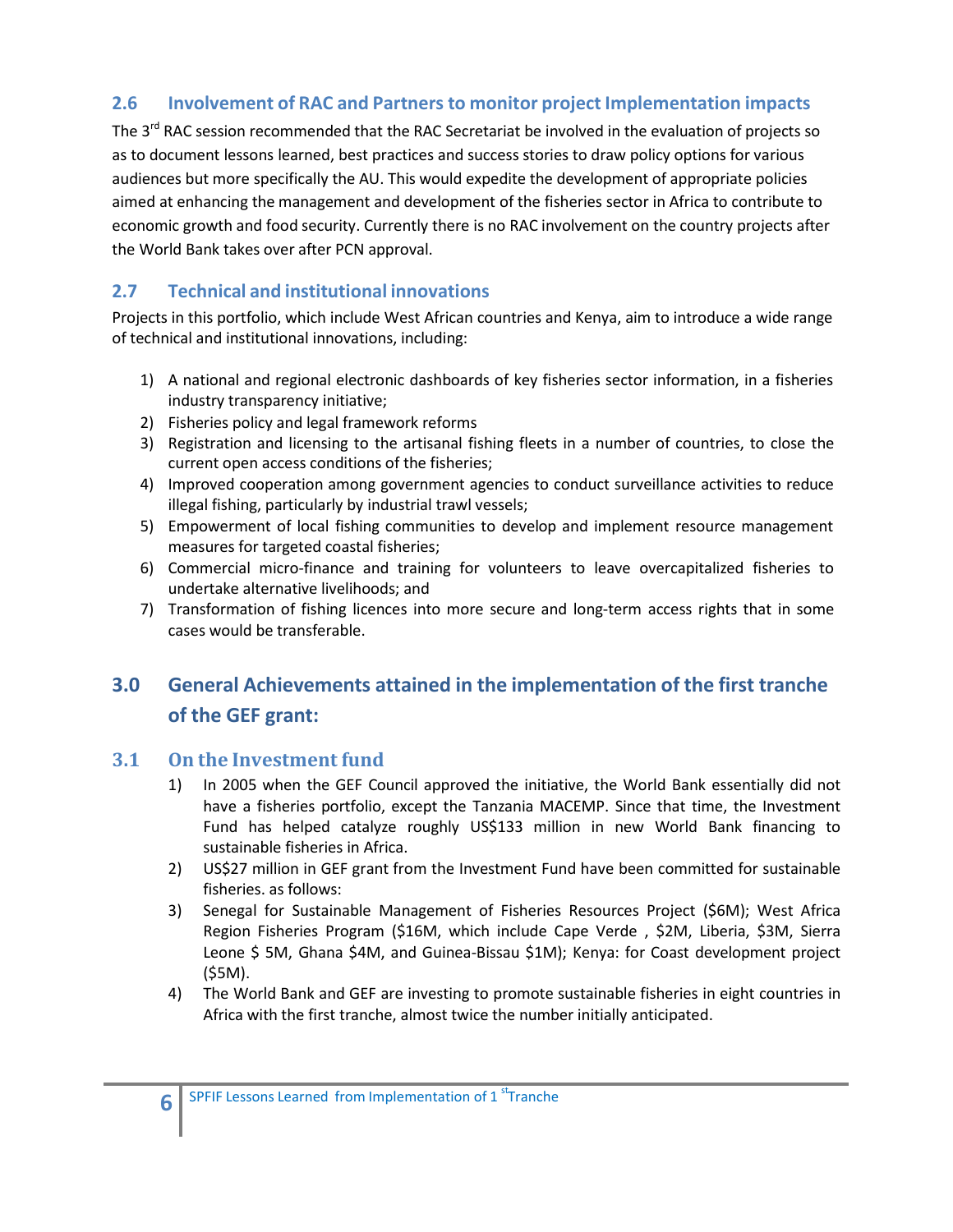5) The second tranche of the GEF Investment Fund will be enhanced to US\$ 40 million for country-level projects and about US\$ 5million for the Partnership Funding due to the success attained so far.

### <span id="page-6-0"></span>**3.2 On Strategic Partnership**

- 1) There is improved information exchange among key players in fisheries sector and the leadership role of AU is being recognized and appreciated as critical to expeditious fisheries development.
- 2) The impact of the initiative on the AU has been significant and likely permanent. The ongoing process of creation of a Fisheries section with permanent staff, and the establishment of the Conference for African ministers of Fisheries and Aquaculture (CAMFA) and proposed CAMFA secretariat, is demonstration of AU commitment to support fisheries development.
- 3) The Partnership has initiated a process for establishment of coordination mechanism for key players in fisheries sector to ensure coherent development. A coordination structure proposal has been developed and approved by cross-section of stakeholder.
- 4) Strategic Partnership has made good progress in launching projects in a seven countries with high demonstration value.
- 5) Sustainable fisheries have been included in the Africa Regional Integration Assistance Strategy (RIAS) of the World Bank, which guides regional investments in a manner similar to the Country Assistance Strategy (CAS) for individual countries.
- 6) There is enhanced focus on the fisheries sector through various partnership efforts and many countries are now including fisheries in their CAADP compact documents for investment prioritization.
- 7) In most cases, co-financing of the country level projects is high, revealing strong commitment from the countries to view the Investment Fund in a much broader context.
- 8) When all Tranche one projects come fully on stream, the impact on the fisheries is expected to be significant, and the demonstration potential equally important.
- 9) Expanding the scope of this initiative to include NPCA and other partners such as the African Development Bank and Swedish International Development Agency (SIDA) has broadened the impact of the partnership.
- 10) In terms of communication, a website has been developed and launched for the initiativ[e](http://www/) [\(www.](http://www/) SPFIF.org) as a platform to help inform the fisheries dialogue in the region, and an 'African Fisheries Partnership Digest' is periodically published to inform stakeholders on progress.

# <span id="page-6-1"></span>**4.0 Lessons learned: Regional/Country Level projects**

# <span id="page-6-2"></span>**4.1 Kenya Coastal Development Project**

In 2005, the Government of Kenya requested for financial assistance from the World Bank to implement the Fishery Management and Sustainable Coastal Environment Development Project in Kenya (FIMACEDP) also known as Kenya Coastal Development Project (KCDP). The project objective is to promote environmentally sustainable management of Kenya's coastal and marine resources, to be achieved by strengthening the capacity of existing relevant government agencies and by enhancing the capacity of rural micro, small and medium-sized enterprises in selected coastal communities. The KCDP is consistency with Policies of the Government of Kenya which includes Vision 2030 and Regional and International Obligations and aims to support poverty reduction and environmental sustainability.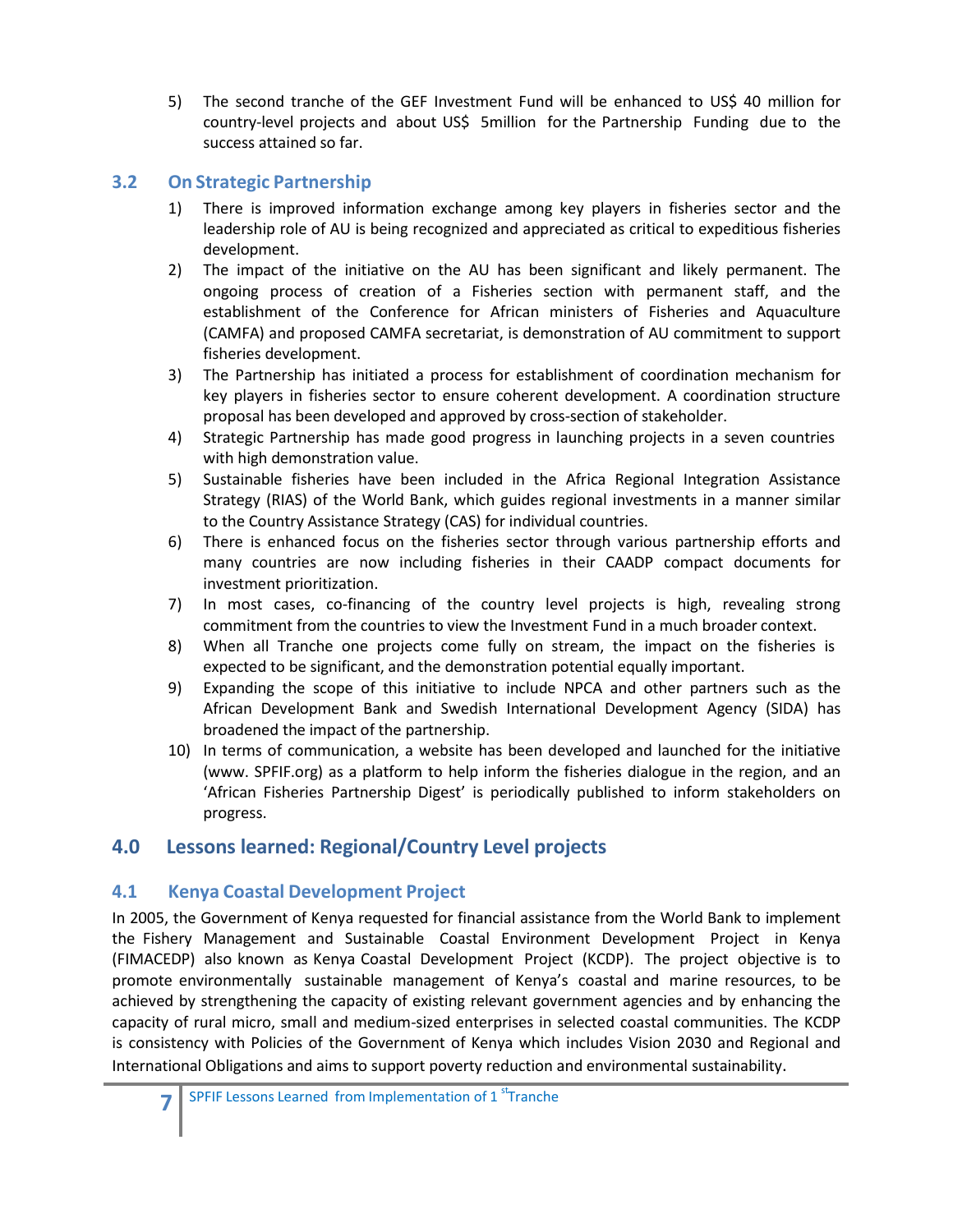#### <span id="page-7-0"></span>**4.1.1 Stakeholder consultations and how to build synergies**

KCDP is a multi-sector, integrated project with numerous stakeholders and several implementing partners. The project lead implementing partners are key Government of Kenya ministries, parastatals and departments mandated with the oversight of coastal and marine resources namely CDA, the Fisheries Department and KMFRI of the Ministry of Fisheries Development, KWS, and KEFRI. Each of these agencies has partners some of which will be sub -implementing partners of KCDP. The project was prepared by five government ministries in consultation with relevant local governments and other stakeholders.

Officials interviewed during the mission to KCDP reported that the development of the KCDP project appraisal document involved extensive country-level stakeholder consultations with public, private sector, non-governmental organizations (NGOs) and targeted communities. Earlier in the stakeholder consultation process, it was realized that relevant NGOs had not been sufficiently consulted yet they were likely to have a wealth of information to support the design process and they were potential implementing and resource partners and could compliment specific project activities. This oversight was corrected and the NGOs were brought on board.

LESSON: SPFIF initiated projects are negotiated between the respective governments and the World Bank. The Governments take the lead in project design; however NGOs can be brought in at an appropriate time for their contributions and collaborative expertise and data.

**LESSON:** Participatory design process resulted in very good working relationships among the PC, PCMs, technical coordinators and collaborating institutions. A related benefit is the strong ownership and commitment by all participating agencies and the established National Project Steering Committee (NPSC).

#### **4.1.2 anaging community expectations**

The targeted coastal communities were adequately involved in the project preparation stakeholder consultations. The awareness creation and communities' involvement in the planning phase has heightened their expectations of the project. A member of the project preparation team who was interviewed by the mission team is indicated that the KCDP design is reflective of the communities' priorities and there are inbuilt mechanisms for obtaining continuous feedback from the communities. However, there is need to ensure that they have sufficient capacity to implement planned activities.

**LESSON:** Community involvement from the onset is vital for ownership and ensuring that that the project objectives correctly address the vision and the real needs and priorities of the communities. Any unrealistic expectations should be addressed as early as possible.

#### **4.1.3 ffective participation of project preparation team members**

Mission findings revealed that the participatory design process resulted in very good working relationships among the PC, PCMs, technical coordinators and collaborating institutions. A related benefit is the strong ownership and commitment by all participating agencies and the established National Project Steering Committee (NPSC). In the beginning there was some confusion about who was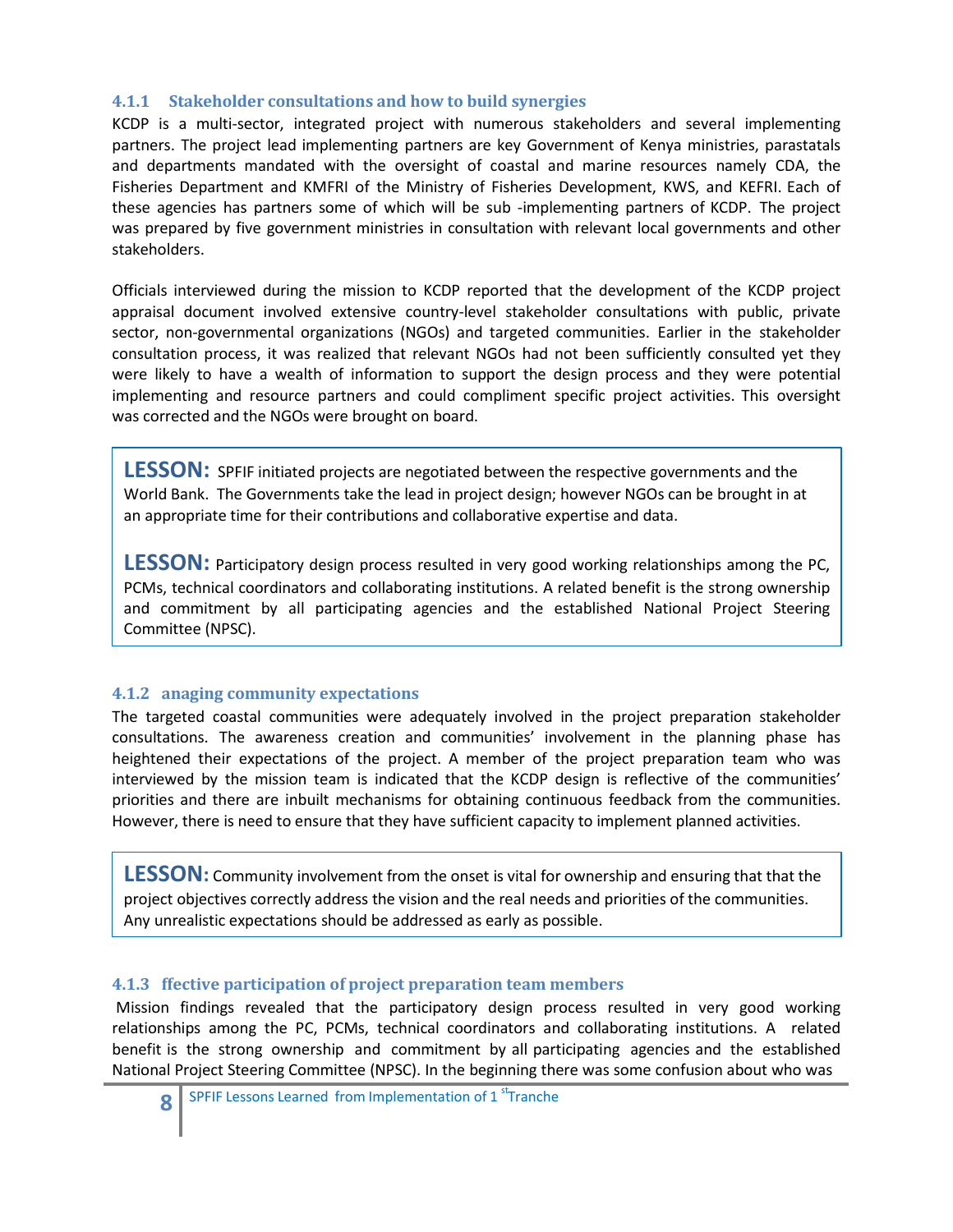leading the design process. The short notice given to team members for the required planning meetings and lack clear leadership for the participating agencies (who happened to be at the same hierarchy level) often resulted non- attendance by some agencies or delayed meetings. This issue resulted in significant delays in completing the KCDP Project Appraisal Document. The additional work load for participating government agency staff members and lack of incentives for their increased workloads was identified as a project design and implementation risk. The KCDP risk management plan has addressed this risk for upcoming the implementation (effectiveness) phase of the project. The need to have well defined feedback mechanisms and support between project and mother institutions, and the need to mainstream he project activities into the governmental agency performance targets has also been addressed. Secondment of staff on a full time basis will eliminate staff having to deal competing priorities.

LESSON: Project design teams with clear leadership from the onset, provision of adequate incentives for government staff on the project preparation teams and effective communication mechanisms are more efficient and effective. Maintaining same officers throughout the design and implementation enhances success

#### **4.1.4 uration of the design process**

KCDP project development (PCN and PAD) took approximately three years to complete. Although multiple stakeholders' inputs are necessary and take time, the process could have been shorter if project funds had been released on time, and if there was clear leadership and coordination and incentives to staff form the onset. The hiring of a consultant to support the design team that was done later during the project preparations helped to quicken the design pace. A positive benefit was that the project preparation team members were able to "bond" and develop good working relationships during the process.

**LESSON:** Project development takes time. However, there is need for SPFIF, in consultation with beneficiary countries s, to explore areas that can be expedited or omitted in the preparation.

**LESSON:** Engaging consultants to support the project preparation team can be used to assist the teams to expedite their work. However, the design team should start the process (insiders are likely to have more contextual knowledge and information) then use external consultant to package their work.

#### **4.1.5 unding for the design phase**

The GEF funds expired before the completion of the planning process. This was attributed to slow funds disbursement from World Bank to the Government of Kenya Treasury and to line Ministry before submission to KMFRI. As a result, the preparatory Fund was discontinued, before the effectiveness conditions for the project had been achieved.

**LESSON:** Flexible funding rules are required to ensure that the SPFIF- GEF project preparatory fund is available until project preparatory phase is completed.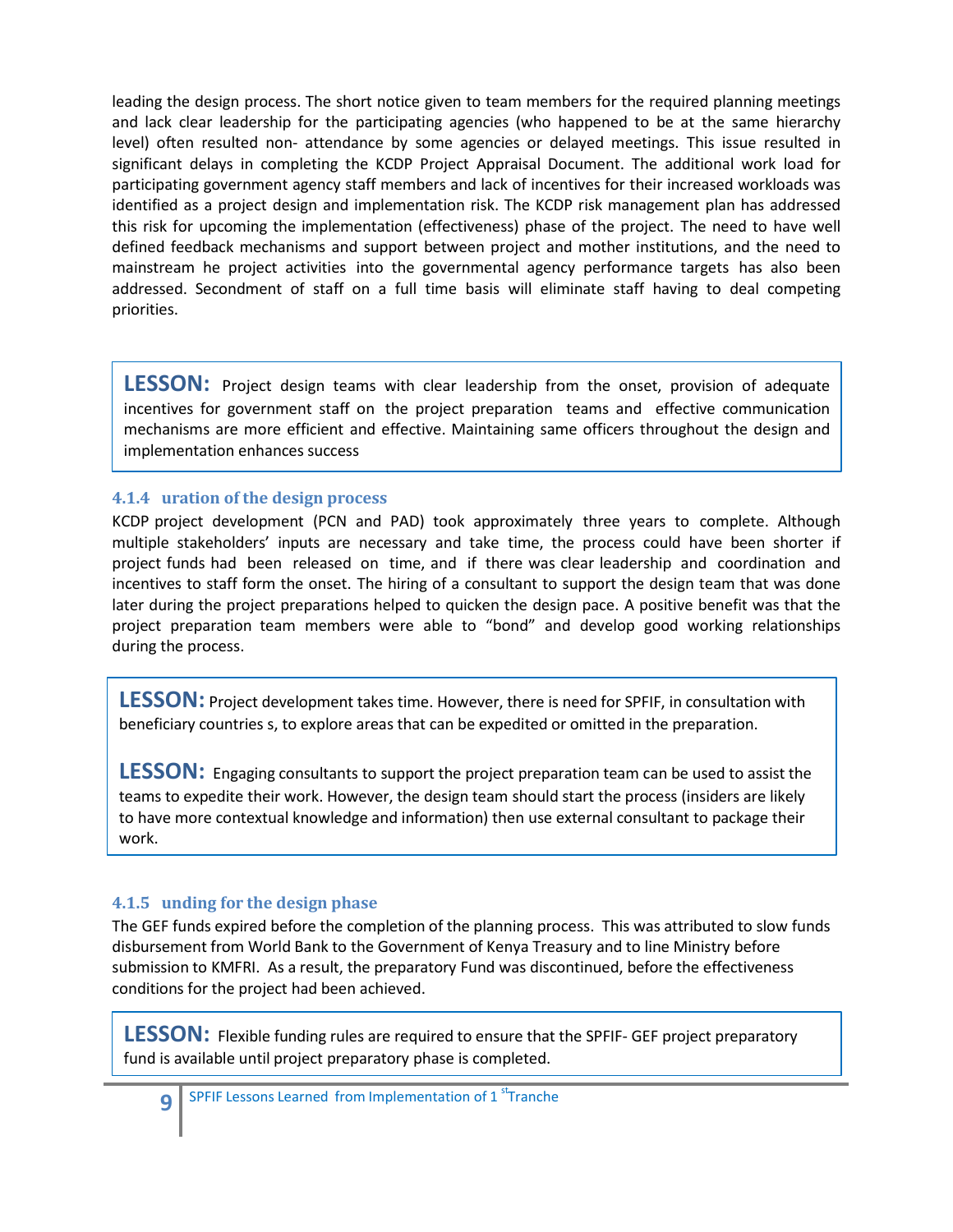#### <span id="page-9-0"></span>**4.1.6 Sustainability**

To get a sense of factors that are likely to have an impact on the KCDP community level alternative livelihood, the mission team visited the Mission Team visited the Kibuyuni village in Shimoni situated in the South Coast of Mombasa Island Kenya, where the community is farming commercial seaweed. This is a pilot project managed by an NGO with technical backstopping by KMFRI. If successful the project could be duplicated in other areas through KCDP component on alternative livelihoods that will be headed by CDA. The site visit findings indicated that KCDP needs to pay sufficient focus to sustainability.

**LESSON:** KCDP Community- level alternative livelihood activities that are funded through provision of credits (loans) rather than free grants are more likely to be sustainable issues, including financial sustainability and group dynamics.

#### **4.1.7 Challenges encountered**

#### *Project preparation*

The PCN and PAD preparation was a lengthy process due to the stakeholder consultation process compounded by involvement of many different participating partners, mainly from parallel government institutions.

#### *Project Coordination*

The project coordinating institution did not possess the required authority and power to convene the planning meetings and therefore more often than not there the quorum was not achieved.

#### *Capacity building for the projec*t

- 1) A Project Coordinating Unit (PCU) main streamed into the Kenyan government structure, responsible for project coordination and management has been established. This will also address the meeting convening issues.
- 2) The World Bank accorded KCDP staff with the necessary training on its financial and procurement procedures to facilitate smooth the project implementation and financial management

#### <span id="page-9-1"></span>**4.2 West African Region Fisheries Project (WARFP)**

This project implementation is coordinated by the Sub-Region Fisheries Commission (SRFC): The countries involved include; Senegal, Cape Verde, Liberia, Ghana, Sierra Leone, and Guinea Bissau. Through this project a coordinated fisheries management systems that will assist in the reduction of illegal fishing will be created.

#### <span id="page-9-2"></span>**4.2.1 Senegal**

**LESSON:** The Sustainable Management of Fisheries Resources Project: Establishment and management of Marine protected Areas (MPAs) for sustainable management of fisheries resources has enhanced stocks conservation.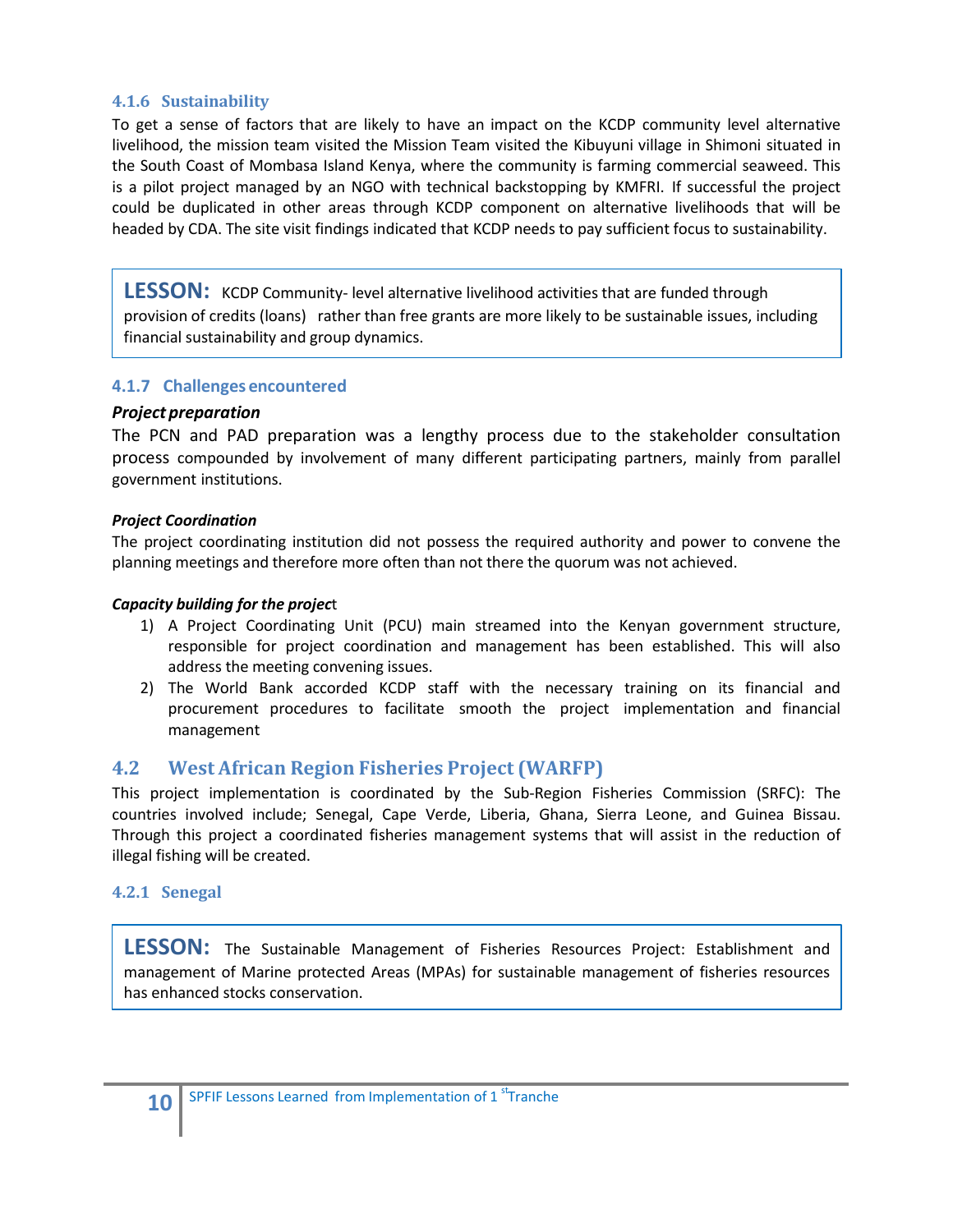#### <span id="page-10-0"></span>**4.2.2 Liberia**

**LESSON:** Already Liberia has demonstrated that through review of the legal framework that locked out foreign fishing vessels followed by enforcement, the fishery has started to recover and local fishers are reportedly starting to harvest bigger fish.

#### <span id="page-10-1"></span>**4.2.3 Sierra Leone**

**LESSON: Policy and legal reforms**; the project has supported fisheries policy and legal reforms to ensure clear guidance, goals and implementation strategies that are consistent with international best practice. The country has thus developed a Fisheries Policy, new draft Fisheries Regulations.

**LESSON: Monitoring, Control and Surveillance**; created clear functional units such as the Policy and Planning Unit; Monitoring, Control and Surveillance Unit; and the Commercial Fisheries Unit. They have also used new Regulations to ban pair trawling and the use of monofilament netting materials for fishing purposes and this has led to an increase in fish stock levels. Revenue from the sector is also increasing.

### <span id="page-10-2"></span>**4.3 The Marine and Coastal Environmental Management Project (MACEMP)**

The Marine and Coastal Environmental Management Project (MACEMP) is a S51 million GEF/IDA funded project for the United Republic of Tanzania (URT) aimed at improving management of coastal and marine resources, with a view to contributing to economic growth and poverty reduction. Many existing national institutions with a stake in the coast are involved in its implementation with a number of collaborating institutions providing support. Local communities' participation across each project component is key to enhancing local ownership of the project and ensuring sustainability. MACEMP was a pilot model for the SPFIF Initiative. It is financed thorough \$51 million IDA funds and \$10 million GEF funds with 60 percent of the total funds for the Tanzania Mainland and 40 percent for Zanzibar. Originally a six- year project, MACEMP became effective in August 2005 and was scheduled to close in December 2011. The project has been granted a one year no-cost extension to complete the outstanding project civil works.

MACEMP aims at strengthening the sustainable management and use of the Tanzanian's Exclusive Economic Zone, territorial seas, and coastal resources resulting in enhanced revenue collection, reduced threats to the environment, better livelihoods for participating coastal communities living in the Coastal Districts, and improved institutional arrangements. The Key project expected outcomes include:

- 1) Increased incomes through improved management of marine resources through increased productivity and added value from improved post-harvest processing and market access;
- 2) Reduced vulnerability of communities to external shocks through diversification of local production systems; diminished market risks through mutually beneficial private sector and community partnerships; and stabilization, and where possible, reversal of current trends in marine resources degradation and productivity;
- 3) Increased Government revenues from improved management of off-shore fisheries; and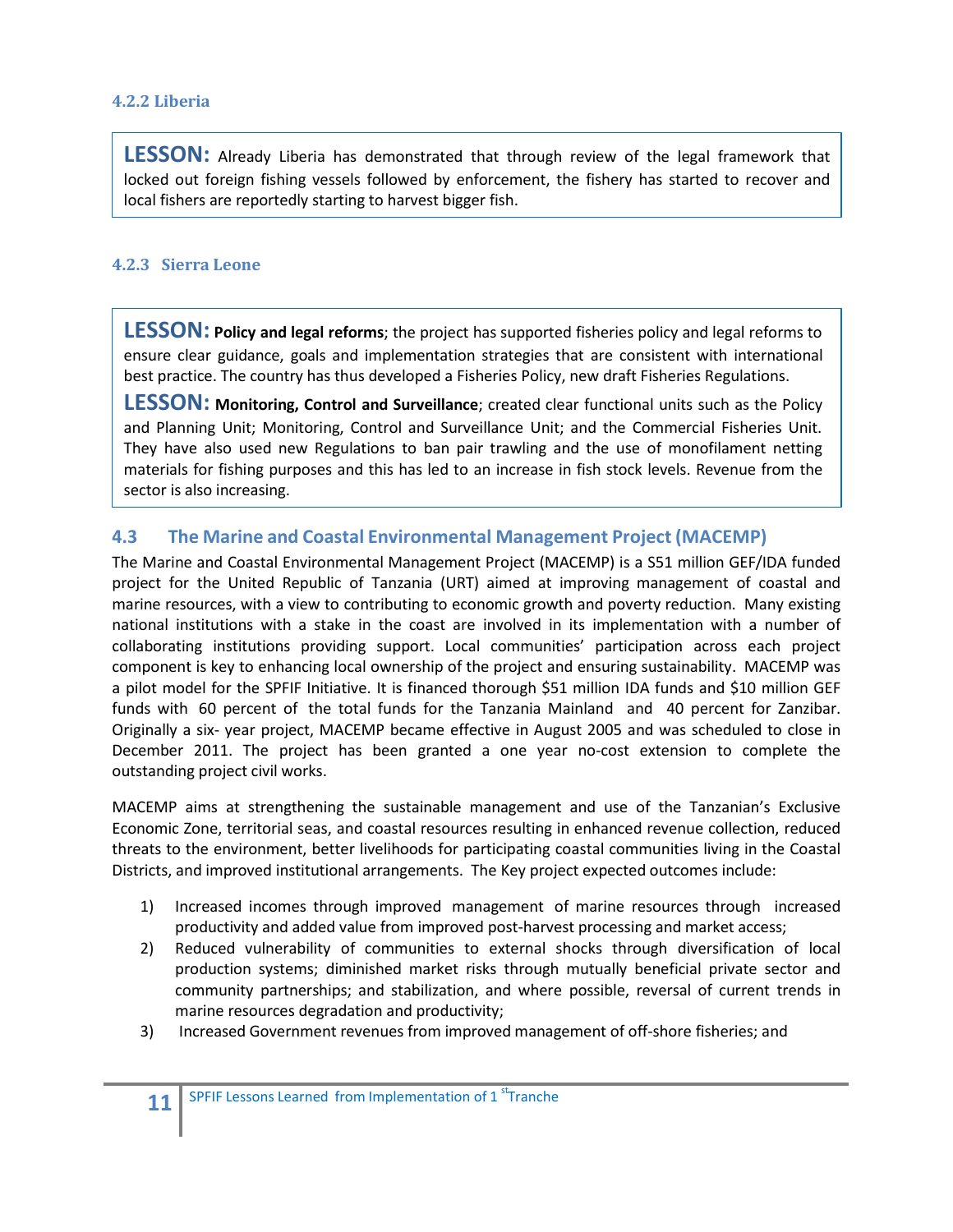4) Improved ecosystem services and conservation of globally significant marine and coastal biodiversity.

MACEMP has four components:

- 1) **Management of the Exclusive Economic Zone** which focuses on the establishment and implementation of a common governance regime for the Exclusive Economic Zone (EEZ) that contributes to the long-term sustainable use and management of EEZ resources.
- 2) **Management of the Coastal Marine Environment** concerned with establishing and supporting a comprehensive system of managed marine areas in the territorial seas, building on ICM strategies that empower and benefit coastal communities.
- 3) **Coastal Community Action Fund;** aiming at empowering coastal communities to access opportunities so that they can request, implement and monitor sub-projects that contribute to improved livelihoods and sustainable marine ecosystem management.
- 4) **Project Implementation Support;** to provide efficient project implementation services. This component consists of two management teams of the project (Zanzibar MACEMP Management Team and Mainland MACEMP Management Team).

#### <span id="page-11-0"></span>**4.3.1 Project tender Committees**

**LESSON:** Establishing project tender committees in Project management /coordination Units will expedite country level project t procurement processes.

#### **4.3.2 lternative livelihoods**

**LESSON:** Community-level alternative livelihoods activities and sub-projects whose beneficiaries are well targeted and are funded through revolving Community Village Funds will reach many more people in the community and are likely to be more sustainable: in future the funds through loans may be more sustainable in the long term as it introduces risks and creates sense of ownership .

**LESSON:** Community- level alternative livelihood projects that are backed by an organized, committed local leadership are more likely to succeed than those without.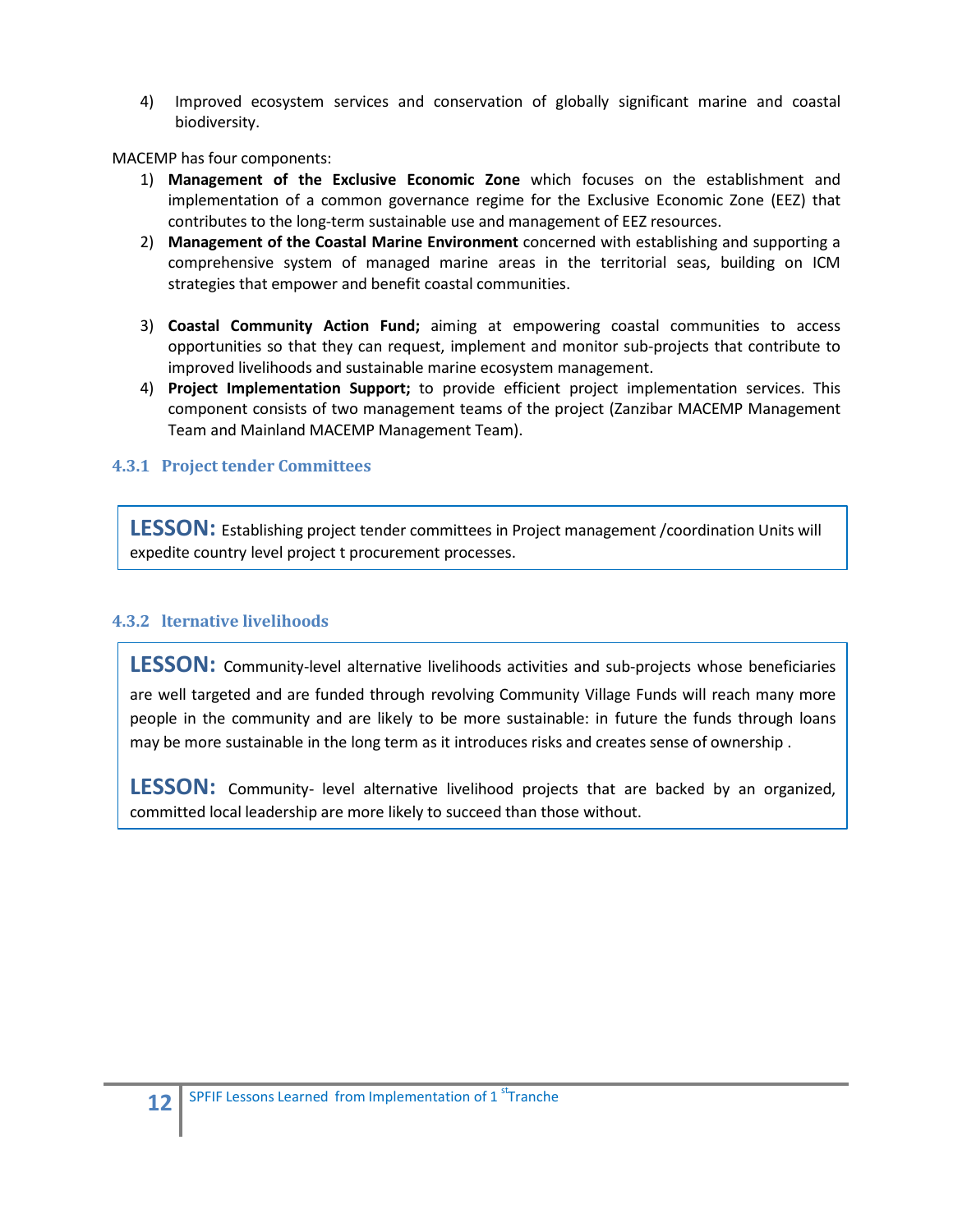#### <span id="page-12-0"></span>**4.3.3. Community expectations**

**LESSON:** Unrealistic community expectations should be addressed as early as possible to avoid later misunderstandings and lowered trust and participation by communities in project activities.

#### <span id="page-12-1"></span>**4.3.4 Sustainable marine and coastal management**

**LESSON:** Sustainable marine and coastal management interventions and impacts on LMEs are long term in nature. Multi phase programs building on the successes of earlier phases are best suited for this kind of programming.

#### <span id="page-12-2"></span>**4.3.5 Key MACEMP successes**

Due to the short duration of the mission the mission team was not able to assess the project performance based on the analysis of performance data against targets. However, the discussions held with mission team, interviews with relevant local government officials and site visits to view community projects in the district, highlighted the following successes:

- 1) **Improved incomes and revenues:** Tangible evidence of improved incomes from deep sea fishing and alternative livelihood projects.
- 2) **Strengthened legal and institutional frameworks**: through review and harmonization of legal systems including review of The Deep Sea Fishing Authority (DSFA) Act and regulations and Fisheries policy.
- 3) **Deep Sea Fisheries Authority:** The establishment of a functional the Deep Sea Fisheries Authority has solved the problem of dual management of EEZ.
- 4) **MPAs:** Establishment of nine new MPAs and reserves and capacity building for their management resulting in increased revenue collections from MPAs
- 5) **Monitoring, Control and Surveillance (MCS)**: capacity built through development of a Vessel Monitoring System and Local Government Authorities to conduct patrols and surveillance was enhanced through provision of patrol; boats, motor vehicles (total 13 have been procured), motor cycles and bicycles.
- 6) **Infrastructure:** Improved infrastructure when completed (office buildings, 3 business centers (community banks), 3 modern landing sites). Rehabilitation of cultural heritage monuments.
- 7) **Human resource development:** Capacity of Human resource development through 5 PhDs, 17 MScs, BScs and Certificate training courses.
- 8) Establishment of strong linkages between central government and the target Local GovernmentAuthorities.
- 9) **Land use plans**: Successful development of spatial land use plans and Integrated Coastal Management (ICM) plans. The identified ICM activities are now incorporated in district plans and this should assist to ensure sustainability after the end of the project.
- 10) **Co-management**: Establishment of Beach Management Units (BMUs) to facilitate comanagement. 176 BMUs established and Fisheries management plans (FMP) development through involvement of coastal communities completed in 26 BMUs and 14 FMP under way.
- 11) **Sub-Projects:** Capacity building for the community entrepreneurship appears to motivate communities to face challenges and continue with the project even when they experience setbacks.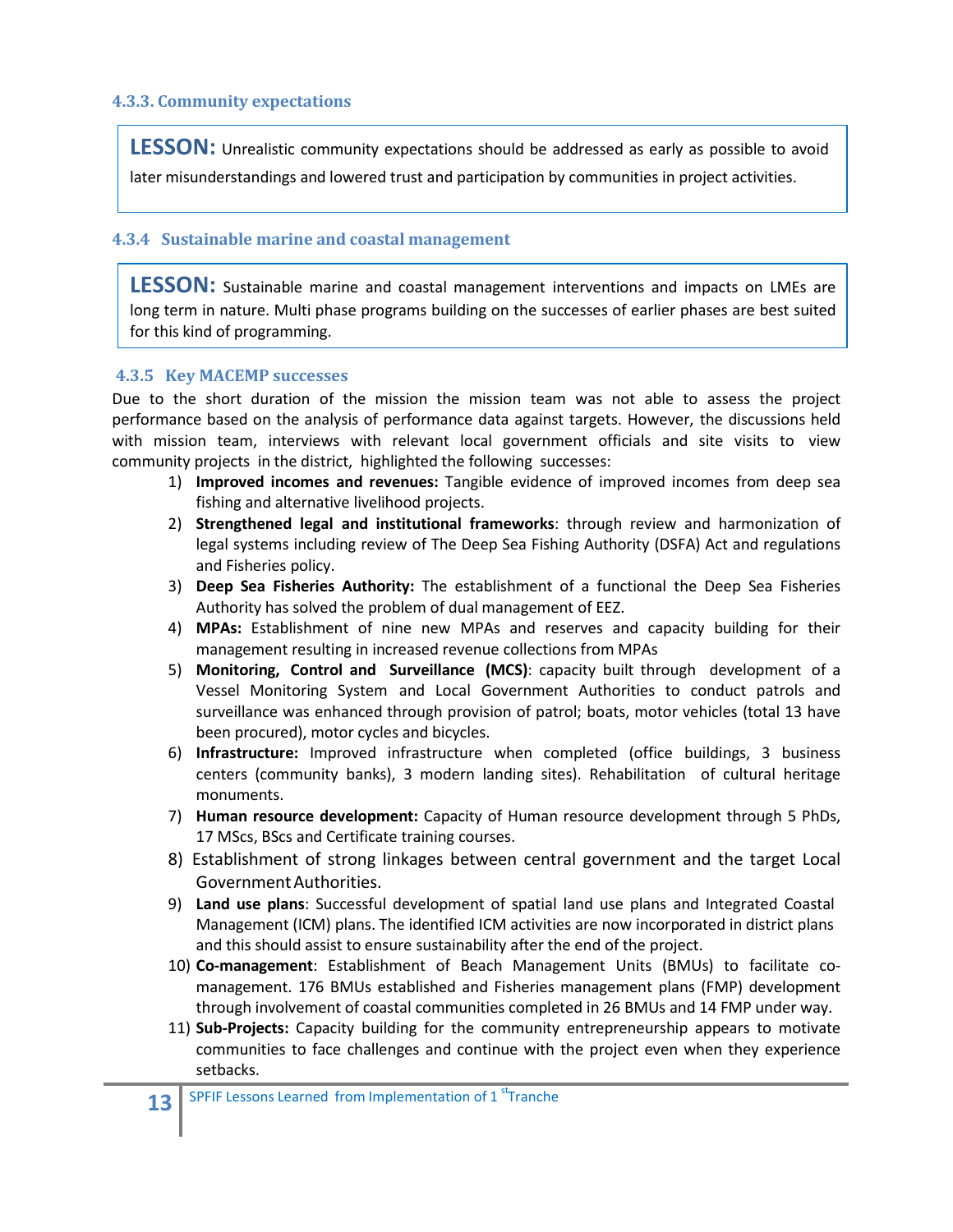12) **Financial sustainability of project benefits:** Likelihood of the World Bank and GEF to fund MACEMP phase 2.

#### <span id="page-13-0"></span>**4.3.6 Key challenges**

**6**

- 1) **Staff mobility;** majority of the project staff that were involved in the design phase had since moved on.
- 2) **Procurement processes:** Slow government procurement processes.
- 3) **Community expectations**: Unrealistic community expectations (too high) especially with respect to the Village Fund
- 4) **Local Government Authorities participation:** Inculcating sense of ownership by Local Government Authorities LGAs to supervise the sub-projects and to be accountable.
- 5) **Sub-projects ownership:** Low sense of ownership by some Village Committees and therefore using the money for purposes other than what they were meant for.
- 6) **Circumstantial:** other challenges such as unexpected increase in prices of goods.

# <span id="page-13-1"></span>**5.0 Lessons and opportunities for AU-IBAR**

**.0 OPPORTUNITY:** Policy briefs and advisory notes developed from this process will contribute to inform the AU with respect to the strategic planning for the fisheries sector in Africa.

**LESSON:** Importance of regional and continental harmonization of legislation and policies in support of conservation, management and utilization of coastal and marine resources, the need for coordinated regional and continental development approaches and empowerment of communities in LMEs to sustainably utilize the coastal and marine resources, as a means to improve their livelihoods and reduce poverty.

**OPPORTUNITY:** The successes and lessons learned for project design and implementation from KCDP and MACEMP respectively are applicable for scaling-up of similar partnership, stakeholder driven initiatives to other countries or regions in Africa and elsewhere and for identification of potential policy and investment options by AU-IBAR.